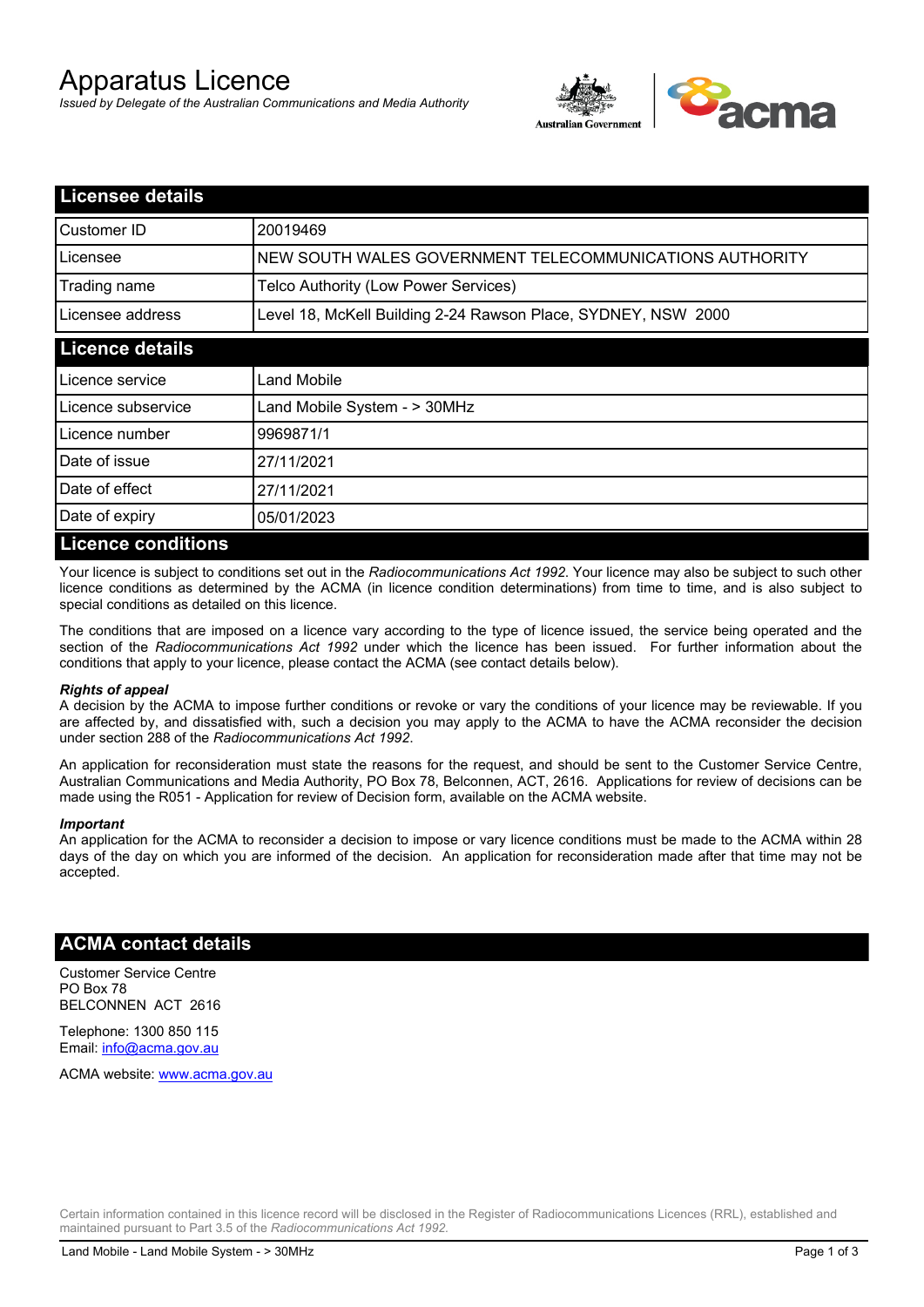# **Advisory Notes applying to licence no.: 9969871/1**

Conditions applicable to the operation of Land Mobile System station(s) authorised under this licence can be found in the Radiocommunications Licence Conditions (Apparatus Licence) Determination and the Radiocommunications Licence Conditions (Land Mobile Licence) Determination. Copies of these determinations are available from the ACMA and from the ACMA home page (www.acma.gov.au).